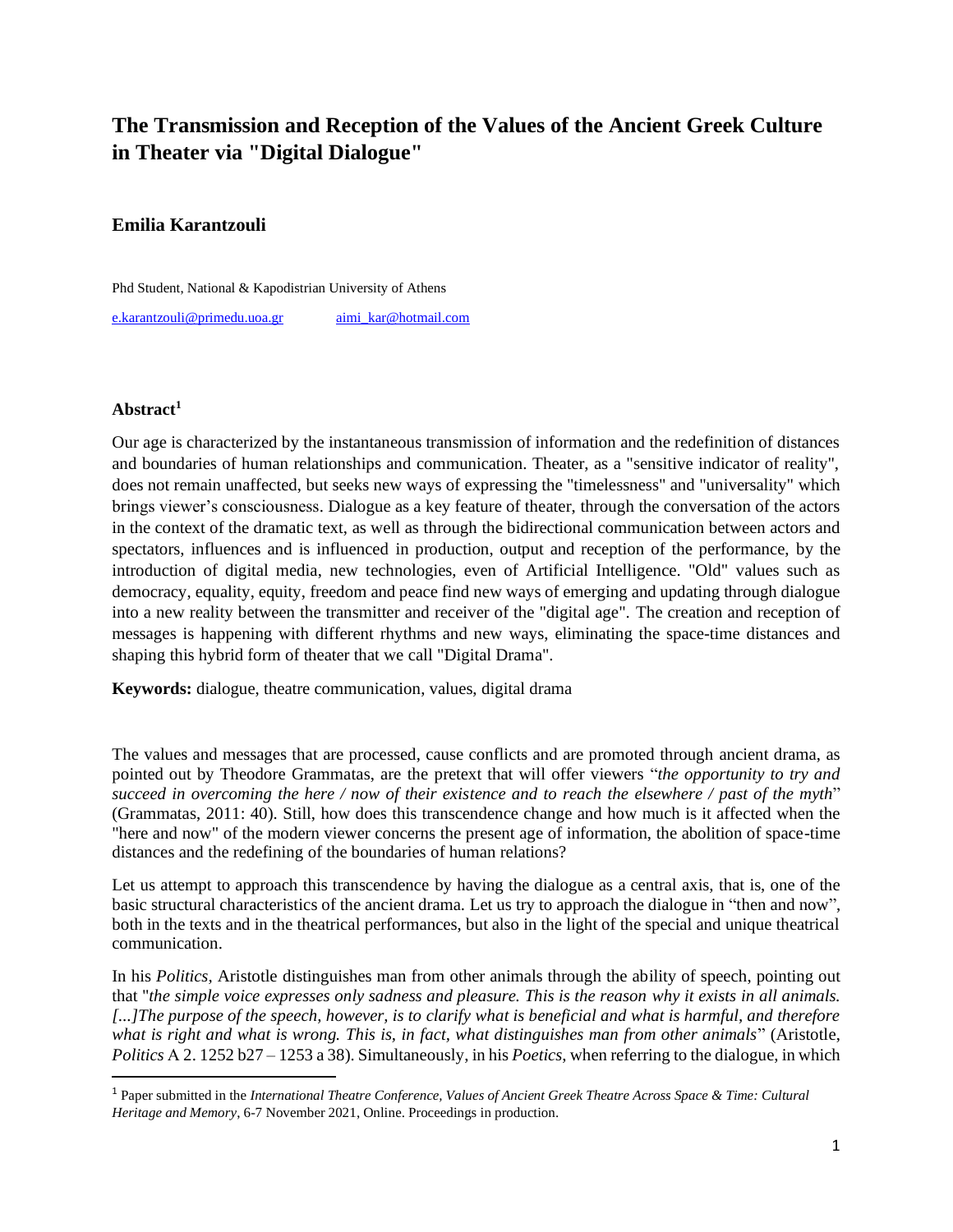Aeschylus was the first who gave a leading role in the ancient tragedy, he mentions the correctness of the use of the iambic meter, proving its daily use in conversations between people (Aristotle, Poetics, 1449  $\alpha$ ) 4). Finally, in his *Rhetoric* he characterizes the iambic as the daily speech of the Athenian citizens(Aristotle, Rhetoric C. 8.1408 32).

We can make a "timeless" leap into the current reality of the modern viewer. First of all, it is important to remember that the theater was considered the basic educational tool for the ancient Greek citizens and bearing in mind that the main goal was the participation of the spectators in the plays "by means of pity and fear in order to lead to the "catharsis" through the reception of the messages, values and patterns of behaviour (Grammatas, 2011: 67-68). The modern viewer is fully acquainted with the new reality of transmitter and receiver of the "digital age" and "social networks". On the one hand, he has learned to create and on the other to receive messages with different rhythms and new media, eliminating the distances of space and time (Prensky, 2001: 4) and greatly remodelling his linguistic communication and consequently the dialogue.

Values such as democracy, equality, equity, freedom and peace are looking for new ways to highlight and update their "timelessness" and "universality". The Theater as a sensitive indicator of reality does not remain unaffected, but instead constantly seeks new ways to capture and shape the needs of modern society and play its educational role (Manovich, 2009: 319-331) through the experiential reality, the stage depiction and the bidirectional communication.

In this context, the research and cultural programme "Ancient Drama & Digital Age Tragedy 2.0" took place at the Michael Cacoyannis Foundation in October 2018, in the framework of the Act: "Establishment and Promotion of International Institutions of Contemporary Culture in Attica". Among others, the program sought to ask questions by making comparisons between the Dance of Ancient Tragedy and Technological Pluralism, but also between Ancient Masks and Avatars. Among the activities of the Program was the performance "Prometheia", a multimedia adaptation of the myth of Prometheus in which fire is replaced by digital technology<sup>2</sup>. "Prometheus is now free and wandering. The gods are dead. After giving the (fire) technology to the people, during his imprisonment on the rock, he observes them: with the (fire) technology they try to live well, to exceed the limits, to reach the further. They feel omnipotent. They are players and toys, and the game of the world continues"3.

At this point, it would be useful to make a brief reference to theatrical communication, the "dialectic of the text" and the "dialectic of the play" (Grammatas, 2017: 61-69) so that the influence from the rapid evolution of technologies and digital achievements can be more clearly seen. Then we can refer more specifically to the remodelling and redefinition of "dialogue" today. In other words, the function of theatrical communication (Wells, 1970: 25) must be understood in the light of the three communication relations created between a playwright and a text addressed to a spectator, between a director and a writer, and finally between an actor and a spectator. So we see that the theatrical communication, and consequently the "dialogue" that develops, is multidimensional.

The dialogue between actors, between director and actor, but also between actors and viewers is also influenced by the new possibilities of digital media (Chapple & Kattenbelt, 2006: 12-15). The prevailing conditions due to the pandemic of the new coronavirus SarsCov-2 accelerated changes that might possibly take place in the theater in the future (Timplalexi, 2020: 43-54). Theatrical productions that were scheduled to be performed during the previous two years took place via live streaming. Moreover, other plays were

<sup>&</sup>lt;sup>2</sup> Tsiriyiotaki, E. (2018). "Tragedy 2.0: Ancinet Drama and Digital Age at MCF". <https://www.ertnews.gr/eidiseis/politismos/tragedy-2-0-archaio-drama-kai-psifiaki-epochi-sto-imk/> [in Greek] Kriou, M. (2018). "Ancient Drama is transferred to the digital age". [https://www.athinorama.gr/theatre/2530796/to\\_arxaio\\_drama\\_metaferetai\\_stin\\_psifiaki\\_epoxi/](https://www.athinorama.gr/theatre/2530796/to_arxaio_drama_metaferetai_stin_psifiaki_epoxi/) [in Greek]

<sup>3</sup> Excerpt from the Press Release of the Michael Cacoyiannis Foundation for the promotion of this action.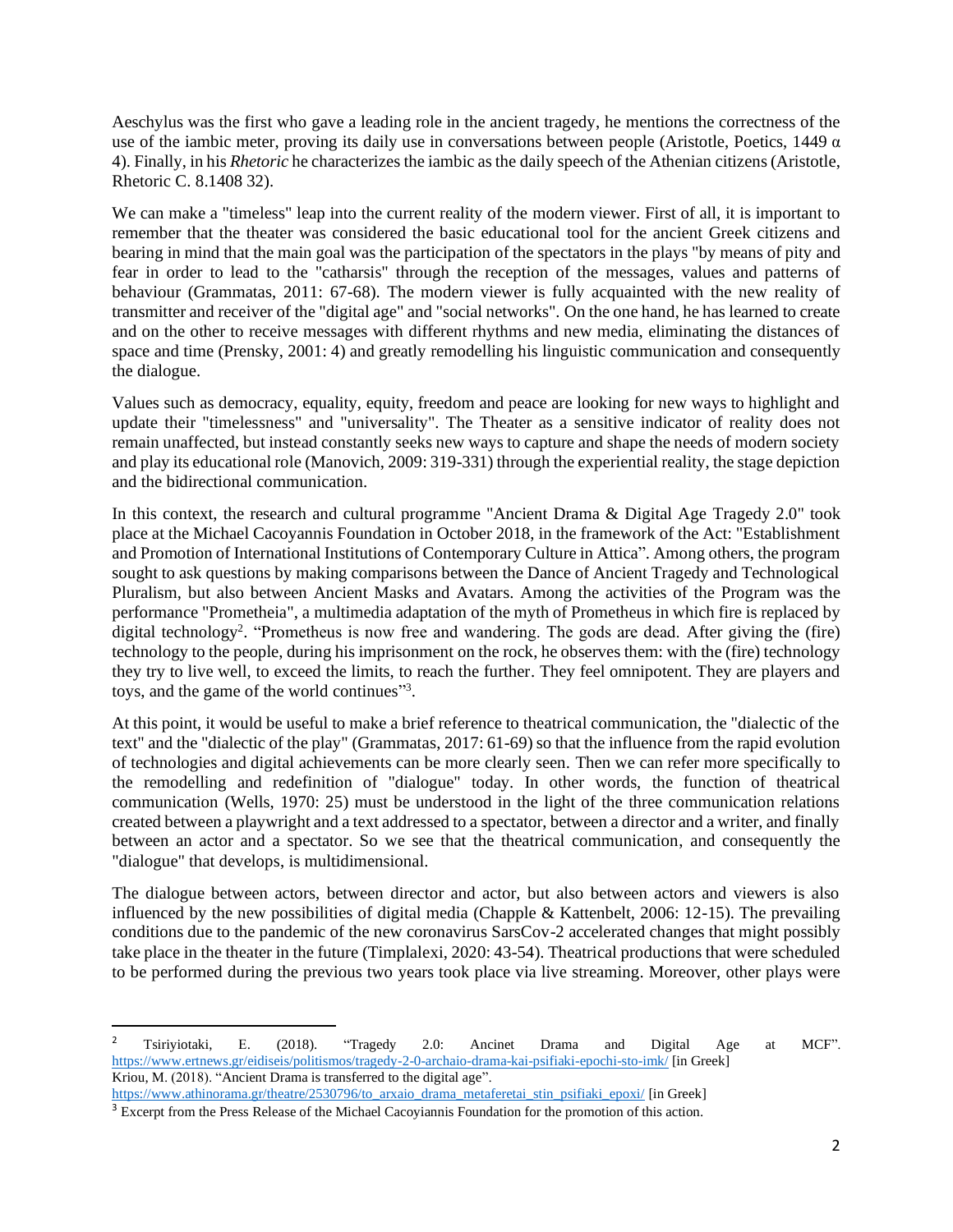designed during the pandemic for this purpose and under this online condition<sup>4</sup>. The result was sometimes reminiscent of cinematography and other times of simple video recording, each of them with its own distinct features that are not required to be analyzed at this point (Dunne, 2021). Furthermore, it is important to note that the audience quickly became accustomed to this way of transmitting the theatrical plays. However, even if the staged message may catalyze distances via the internet and reach the most geographically distant viewer, are we able to talk about bidirectional theatrical communication? Nevertheless, internet speech and distance communication are an indisputable reality (Patsalidis, 2020). Undoubtedly, this reality affects the way people around the world receive, process and transmit messages. The influence of the meaning of the previously mentioned universal and timeless values is expected.

We observe that the utilization of the most advanced technologies can affect the production, but also the operation of the dialogue in the theatrical texts. It is worth starting with a flashback as far back as 1920, when the Czech writer Karel Capek first used the word "robot", which has since been associated with his name, in his work "R.U.R: Rossum's Universal Robots" (Roberts, 2006: 168). It is a "new utopian collective drama" as he calls it, narrating the construction by man-scientist of hundreds of thousands of robots with artificial intelligence, which dominate/obsess the world and wipe out the human race (Christoforou & Müller, 2016: 237-238).

One hundred years later, his compatriot playwright David Kostak oversees the first play written by Artificial Intelligence, entitled "AI: When a Robot Writes a Play", which premieres on February 26, 2021<sup>5</sup> . The story of the theatre play is about a robot that goes out into the world to learn about society, human emotions and death. The text was created by the Artificial Intelligence system GPT-2 <sup>6</sup> developed by Elon Musk's company OpenAi<sup>7</sup> and it is the first result of the THEaiTRE research project. The interesting part of this project is that a huge amount of data retrieved from the internet was used; it included theatrical texts of the world repertoire and simple dialogues between everyday people which developed on social networking platforms (Davis, 2021).

The structure of the theatrical text seems to have been based on the concept of dialogue. Initially, two interactive phrases were given to the system, which enriched them through an algorithm. During the project, the researchers noticed the absence of a logical plot in many parts of the script. Also, the algorithm showed that sometimes it could not distinguish the difference between male and female and between man and robot (Rosa et al., 2021: 60). The reason for this is that artificial intelligence programs, although highly advanced, within their many, varied and impressive capabilities, are still unable to grasp and decode the true meaning of words and sentences (Sakaguchi, Le Bras, Bhagavatula & Choi, 2020: 8738-8739). They can distinguish symbols, they can use them to construct groups of symbols that are recognizable (words) and have "noticed" that they are often used, but are not able to make sense of them (Hao, 2021). At this point, it would be useful refer once again to Aristotle and the characteristics he noted that make man "a social being". Among them, there is the ability not to produce sounds, but to give meaning to them, to determine the useful and the harmful, the fair and the unfair, the good and the bad (Aristotle, *Politics* Α 2. 1252 b27 – 1253 a 38).

<sup>&</sup>lt;sup>4</sup> Indicatively, we mention the first performance of the Research Stage of the National Theater of Greece, the "Medea" by Euripides (Medea's Song) directed by Martha Fritzila. The performance started on January 10, 2021 and was designed to be exclusively livestreaming. <https://www.n-t.gr/el/events/oldevents/Medea>

<sup>5</sup> Official website of the project: <https://theaitre.com/> .

<sup>6</sup> More about GPT-2 language model:

Radford, A., Wu, J., Child, R., Luan, D., Amodei, D., & Sutskever, I. (2019). Language models are unsupervised multitask learners. *OpenAI blog*, 1(8), 9.

[https://cdn.openai.com/better-language models/language\\_models\\_are\\_unsupervised\\_multitask\\_arners.pdf](https://cdn.openai.com/better-language%20models/language_models_are_unsupervised_multitask_arners.pdf) Johnson, K. (2019). "OpenAI releases curtailed version of GPT-2 language model". *Venture Beat,* August 20, 2019 <https://venturebeat.com/2019/08/20/openai-releases-curtailed-version-of-gpt-2-language-model/>

<sup>7</sup> Official website of the company: <https://openai.com/>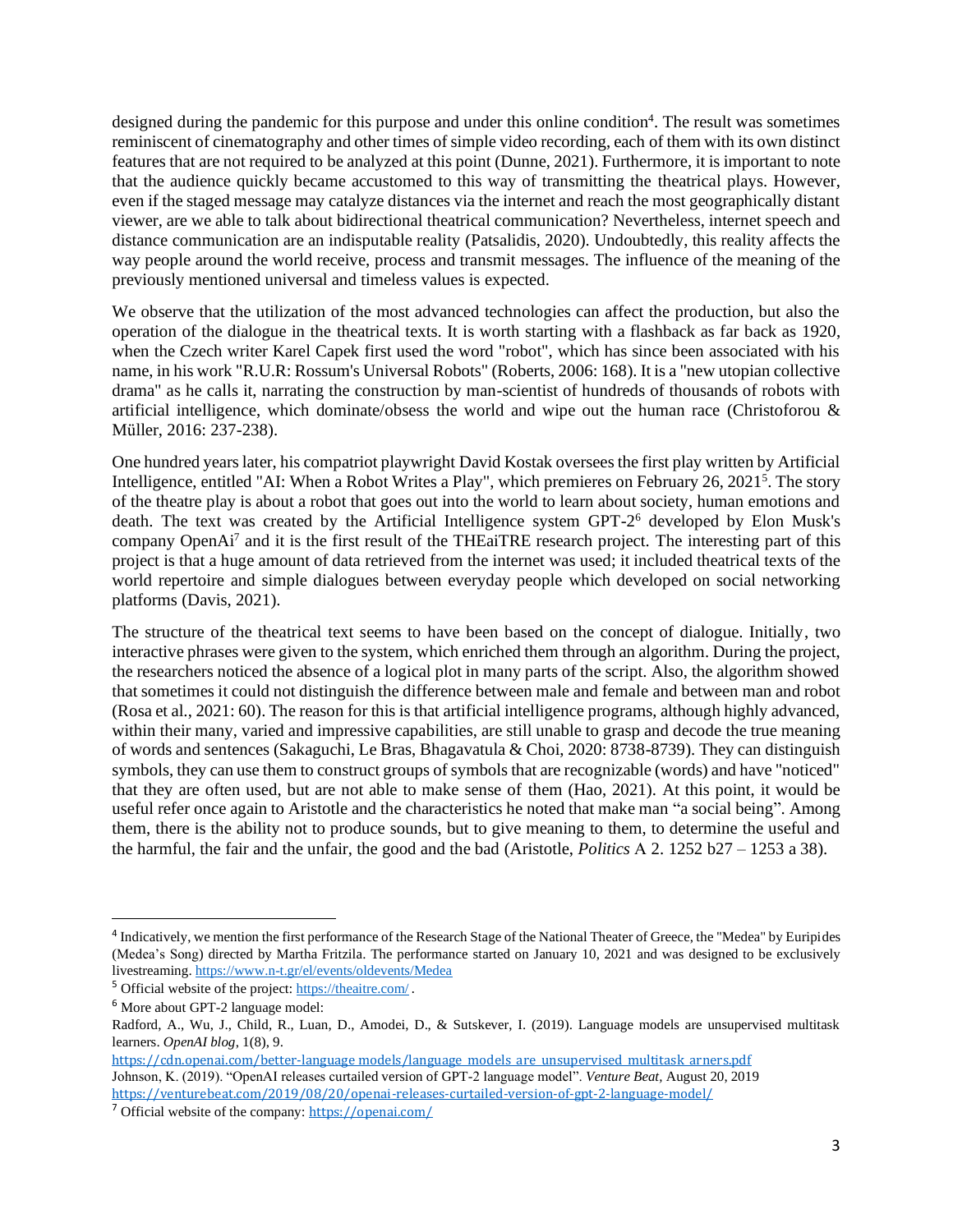However, the first play "written" by artificial intelligence, developed in eight scenes, with two faces, is a reality as in this first attempt human intervention was eventually limited to 8-10% (Rosa et al., 2021: 60- 62). As science advances and the possibilities of Artificial Intelligence increase and evolve, the number of these works will also increase, thus creating a new reality for the first of the previously mentioned theatrical communication relationships between author and theatrical text, intended to be performed in front of spectators.

The transition to the "elsewhere and the past" presupposes the knowledge and understanding of the "here and now". Social media, distance communication platforms and the constant evolution of the possibilities of technologies and digital media create a new reality, a new here and a new now that inevitably not only transforms and reshapes the concept of dialogue, but also the concept of communication in general (Grammatas, 2015: 624-627). Communication in turn, will affect the transmission and reception of values. All the data and reflections, as developed in the context of this study, make necessary a rudimentary reference to "Digital Drama", this hybrid form of theater first introduced by Janet Murray in her book "Hamlet on the Holodeck: The future of narrative in cyberspace". This is essentially the new form of drama that is still under development and will continue to evolve its capabilities in parallel with the technological tools. It is a new interactive way of creating, editing, presenting and sharing the theatrical experience through the use of the possibilities of digital media and New Technologies. Digital Drama's development requires the use of the internet and multimedia, as - according to Murray- it focuses on the production of a play using sources from the Internet, its recording on digital video and its enrichment with other techniques provided by Information and Communication Technologies, such as music, effects, animation, and even digital storytelling (Murray, 1997: 271). Therefore, through the many and different possibilities provided by digital technologies and the internet, we can create an entire theatrical performance, even without the physical presence of actors or their replacement by avatars.

In summary, the modern age of rapid development of new technologies and the internet renews and reshapes art, communication, education, but also society in general. Timeless and universal values, as expressed in the Ancient Greek Culture, find new ways to exist today. Dialogue -as the dominant way of people's communication in any form- is also changing. The Theater as a mirror of society is not unaffected. Actors from different parts of the world can play together in real time, while the audience can see their performance as if they are really in front of it. This gives a new dimension to the development of relationships and social networking that are part of the essence of Theatre. However, even if the changes that take place are serious, even if Artificial Intelligence succeeded in writing its first Theatrical Play, technology cannot intervene in the core of this complex cultural phenomenon that we call "Theater". Finally, technology cannot alter the communication codes or replace the human need for live and bidirectional communication.

This project has received funding from the European Union's Horizon 2020 research and innovation programme under grant agreement No 101004949. This document reflects only the author's view and the European Commission is not responsible for any use that may be made of the information it contains.

### *References*

Aristotle. (2006). *Politics Ι, ΙΙ* [translation D. Papadis]. Athens: Zitros [in Greek] Aristotle. (2006). *Rhetoric* [translation D. Lypoyrlis]. Athens: Zitros [in Greek]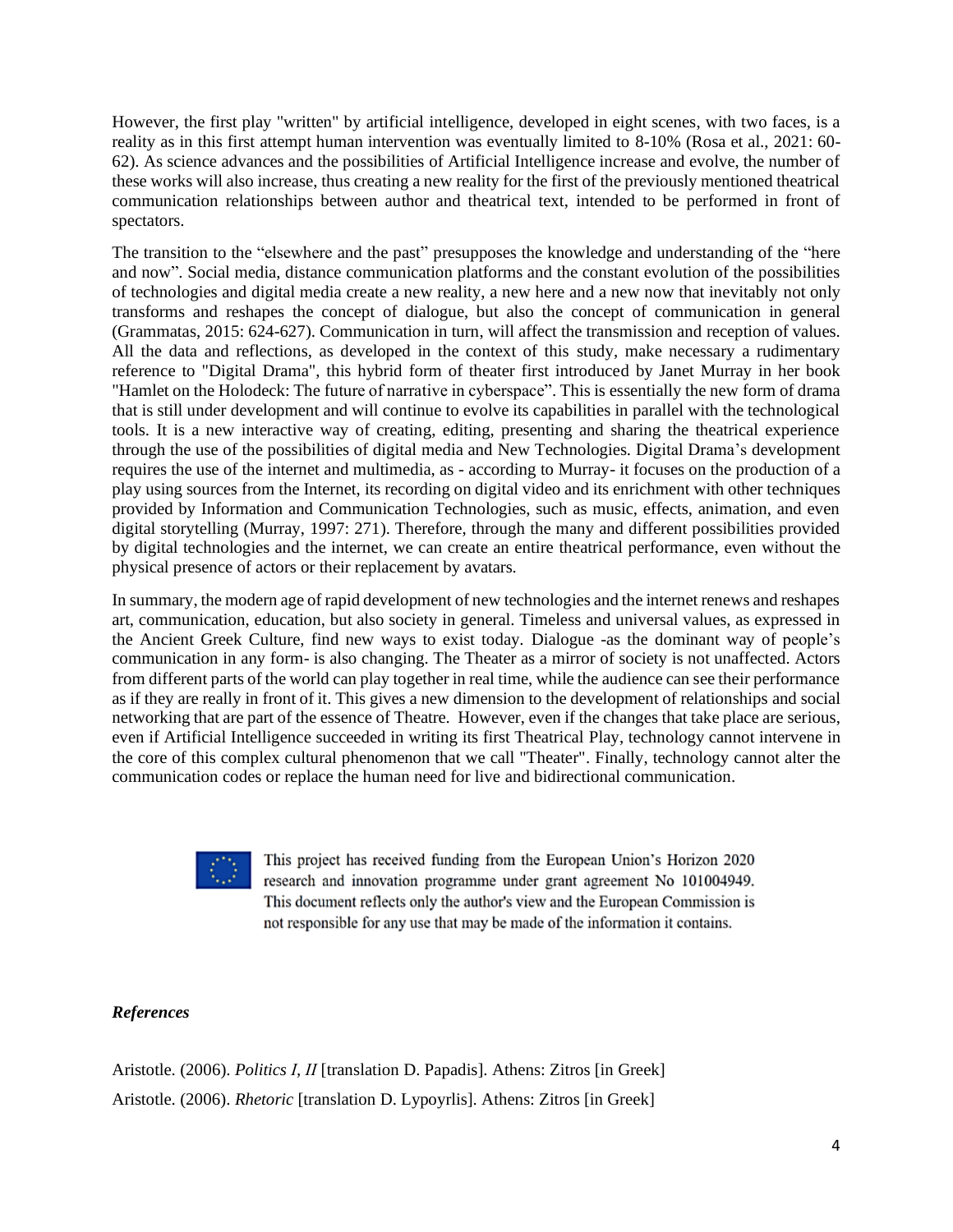Aristotle. (2008). *Poetics* [translation D. Lypourlis]. Athens: Zitros.[in Greek].

Chapple, Fr. & Kattenbelt, Ch. (2006). *Intermediality in Theatre and Performance.* Amsterdam: Rodopi.

Christoforou, E.G. & Müller, A. (2016). "R.U.R. Revisited: Perspectives and Reflections on Modern Robotics". *International Journal of Social Robotics,* 8, 237-246.

Grammatas, Th. (2017). *Theatre Pedagogy and Education.* Athens: Diadrasi. [in Greek]

Grammatas, Th. (2015). *Theatre as a cultural phenomenon.* Athens: Papazisis. [in Greek]

Grammatas, Th. (2011). *Introduction to the history and theory of theatre.* Athens: Exantas. [in Greek]

Davis, C. (2021). "AI: When a robot writes a play review – an eerie glimpse of the future". *The Times,*  Monday March 01, 2021. Retrieved January 10, 2022 from [https://www.thetimes.co.uk/article/ai-when-a](https://www.thetimes.co.uk/article/ai-when-a-robot-writes-a-play-review-an-eerie-glimpse-of-the-future-09b0ff509?fbclid=IwAR3AwfRethTRcJR7wmWqIdEjRL8u4ida7nqB1kUgQQODnSj9AmosdMH78Gg)[robot-writes-a-play-review-an-eerie-glimpse-of-the-future-](https://www.thetimes.co.uk/article/ai-when-a-robot-writes-a-play-review-an-eerie-glimpse-of-the-future-09b0ff509?fbclid=IwAR3AwfRethTRcJR7wmWqIdEjRL8u4ida7nqB1kUgQQODnSj9AmosdMH78Gg)

[09b0ff509?fbclid=IwAR3AwfRethTRcJR7wmWqIdEjRL8u4ida7nqB1kUgQQODnSj9AmosdMH78Gg](https://www.thetimes.co.uk/article/ai-when-a-robot-writes-a-play-review-an-eerie-glimpse-of-the-future-09b0ff509?fbclid=IwAR3AwfRethTRcJR7wmWqIdEjRL8u4ida7nqB1kUgQQODnSj9AmosdMH78Gg)

Dunne- Howrie, J. (2021). "Internet theatre and the historical consciousness of the Covid-19 era". *International Journal of Performance Arts and Digital Media.* Retrieved January 10, 2022 from DOI: [10.1080/14794713.2021.2005331](https://doi.org/10.1080/14794713.2021.2005331)

Johnson, K. (2019). "OpenAI releases curtailed version of GPT-2 language model". *Venture Beat,* August 20, 2019. Retrieved January 10, 2022 from [https://venturebeat.com/2019/08/20/openai-releases-curtailed](https://venturebeat.com/2019/08/20/openai-releases-curtailed-version-of-gpt-2-language-model/)[version-of-gpt-2-language-model/](https://venturebeat.com/2019/08/20/openai-releases-curtailed-version-of-gpt-2-language-model/)

Hao, K. (2021). "AI still hasn't the common sense to understand human language". *MIT Technology Review,* January 31, 2021. Retrieved January 10, 2022 from <https://www.technologyreview.com/2020/01/31/304844/ai-common-sense-reads-human-language-ai2/>

Manovich, L. (2009). "The Practice of everyday (media) life: From mass consumption to mass cultural production?". *Critical Inquiry,* 35 (2), 319-331.

Murray, Η.J. (1997). *Hamlet on the Holodeck: The future of narrative in cyberspace*. Cambridge Massachussetts: The MIT Press.

Patsalidis, S. (2020). "The realities of the 21<sup>st</sup> century: everything from the beginning". *Chartis*, 20. Retrieved January 10, 2022 from [https://www.hartismag.gr/hartis-20/theatro/oi-pragmatikothtes-toy-21oy](https://www.hartismag.gr/hartis-20/theatro/oi-pragmatikothtes-toy-21oy-aiwna-ola-apo-thn-arxh)[aiwna-ola-apo-thn-arxh](https://www.hartismag.gr/hartis-20/theatro/oi-pragmatikothtes-toy-21oy-aiwna-ola-apo-thn-arxh) [in Greek].

Prensky, M. (2001). "Digital natives, digital immigrants Part1". *Horizon*, 9 (5), 1-6.

Radford, A., Wu, J., Child, R., Luan, D., Amodei, D., & Sutskever, I. (2019). Language models are unsupervised multitask learners. *OpenAI blog*, *1*(8), 9. Retrieved January 10, 2022 from https://cdn.openai.com/better-language\_models/language\_models\_are\_unsupervised\_multitask\_arners.pdf

Roberts, A. (2006). *The History of Science Fiction.* New York: Palgrave Macmillan.

Rosa, R., Musil, T., Dušek, O., Jurko, D., Schmidtová, P., Mareček, D., Bojar, O., Kocmi, T., Hrbek, D., Košťák, D., Kinská, M., Nováková, M., Doležal, J., Vosecká, K., Studeník, T. & Žabka, P. (2021). "When a Robot Writes a Play: Automatically Generating a Theatre Play Script." Proceedings of the *ALIFE 2021: The 2021 Conference on Artificial Life*. *ALIFE 2021: The 2021 Conference on Artificial Life*. Online. ASME. Retrieved January 10, 2022 from [https://doi.org/10.1162/isal\\_a\\_00372](https://doi.org/10.1162/isal_a_00372)

Sakaguchi, K., Le Bras, R., Bhagavatula, C., & Choi, Y. (2020). "Winogrande: An adversarial winograd schema challenge at scale". In *Proceedings of the AAAI Conference on Artificial Intelligence,* 34 (05), 8732-8740.

Timplalexi, E. (2020). "Theatre and Performance Go Massively Online During the COVID-19 Pandemic: Implications and Side Effects". *Homo Virtualis,* 3 (2), 43-54.